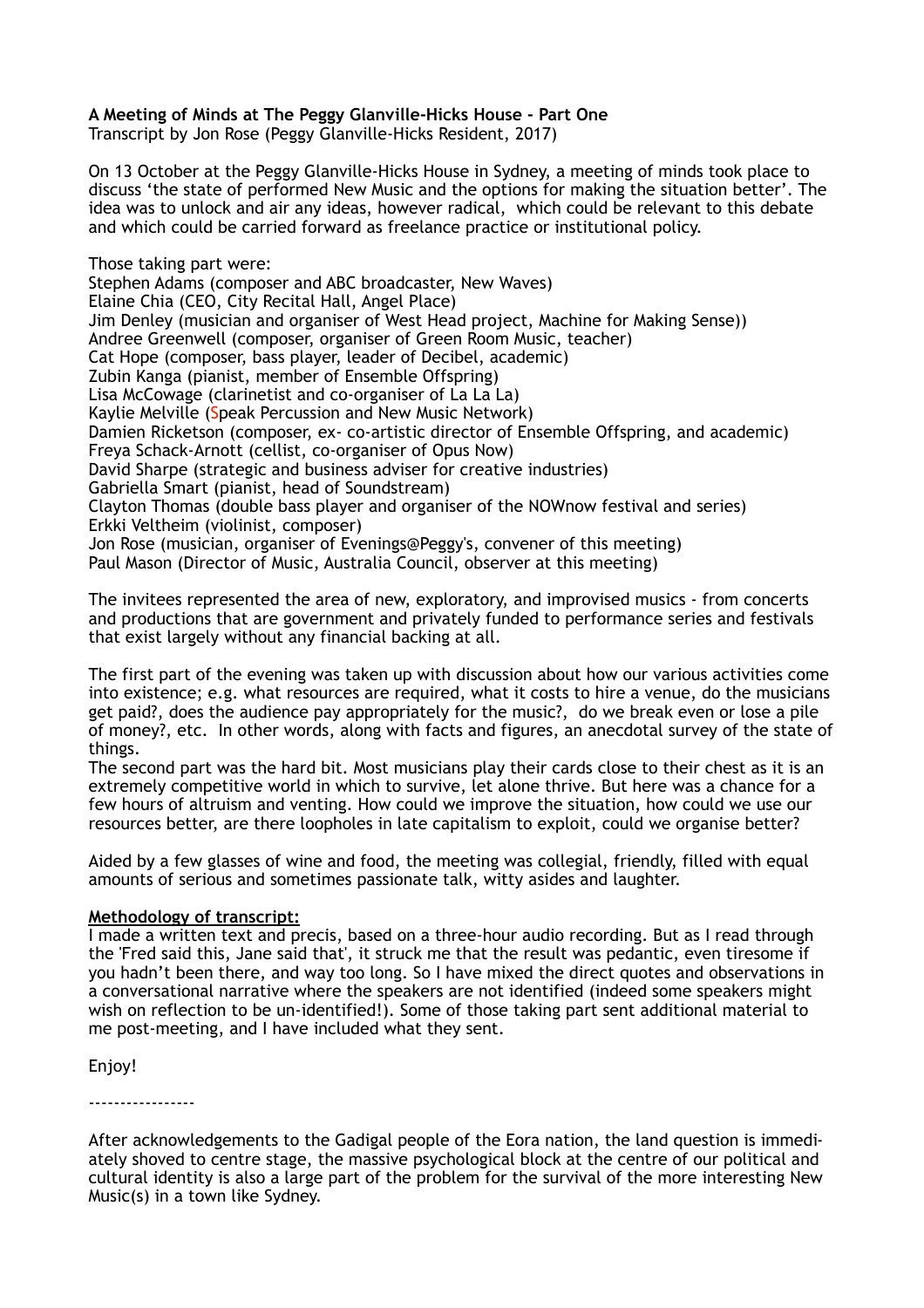Other groups such as dancers, writers, theatre people, have informal conferences such as this, but it is rare in music. Perhaps there are just too many musicians and types of music. And they all hate each other! But we often have a common enemy down at Bennelong Point.

Here's the general state of affairs: the median income of performing artists is going down (currently at \$10,000 per annum), the population is ageing, people are spending more time on their creative work and getting less for it. It's a bleak set of figures. But the disconnect is this: music is still the number one thing that Australian audiences are interested in, much more than sport. There are exceptions to the decline as a few commercially viable types have manipulated the internet as a method of financial compensation.

The post WW2 European model of funded arts has been in decline since the fall of the Berlin Wall in 1989. The Eastern bloc model of comprehensive government funding died immediately in 1989 too, of course. In a place like Berlin, it meant the operas and orchestras took most of the cake and the alternative music scenes lost out (e.g. the end of generous New Music funding at the arts centre Podewil). The other trajectory is that which prevails in the USA and is based on a philanthropic model of wealthy people donating - most goes to opera and symphony but there are a dedicated few who put their money into the more interesting end of New Music, e.g. National Sawdust and Greene Space. The options in the US are an academic job, or you were just born wealthy with a trust fund (common in the various US music scenes).

In Australia as in Europe, government funding is always going to be less not more. The problem is even more basic - nobody will pay the real cost of what it takes to put a musician on stage, whether that be the NOWnow or the Opera House. In other words, music (any kind) has little value. People may say they love it, but they don't love it enough to pay for it (they will pay for a car, house, holiday, and - around here - the notorious smashed avocado breakfast). People are constantly told they are 'consumers of product' (even the ABC is non-stop with this propaganda on the ubiquitous talking head shows)

The notion of the professional musician is maybe over for most musicians. 'Creative Industries' is a furphy used by bureaucrats when talking to other bureaucrats, but to call what goes on in New Music an 'industry' is a misuse of the English language. John Blacking's *How Musical is Man?* looks to the Venda people in South Africa in the 1970s where everyone in town, young and old, talented and not so, was still engaged in music making, active and amateur.

Creative Industry: the worst term ever, almost everybody seems to agree. It's a bad joke.

There are other models - in Indonesia, villagers work a full day then turn up for three hours of practice on the newly acquired gamelan, an expensive instrument collection collectively paid for by poor villagers. Other values have gone missing in our age of instant gratification. The story of Schoenberg refusing to give Varese the permission to perform *Pierrot Lunaire* in New York is told (the composer not believing that they would put enough time into rehearsing such New Music) seems quaint in terms of today's mad rush to put on concerts with the minimum of time expended on rehearsal or preparation.

With respect to Andrew Ford's ABC program, the show perpetuates the illusion that there are hundreds of musicians whizzing around Australia playing dozens of shows, making good money, before disappearing into the sunset. No one dare say what the real situation is because musicians have to boast about how busy they are, how loved and adored by their fans.

The regular mail out for the NOWnow series of improvised music has the signature 'Money isn't the only value system'. \$10 is the entrance charge, musicians know they may get paid or not, and 20% of what comes in goes to helping asylum seekers in Newtown. The NOWnow raised \$2,000 this year. This is what we stand for, this is what the music stands for, there is no conversation about how do we pay rent. That's another issue.

All the music schools across the country are losing money. If they aren't, it's because they have cut all the important activities that make music what it is. Music students are not looking for a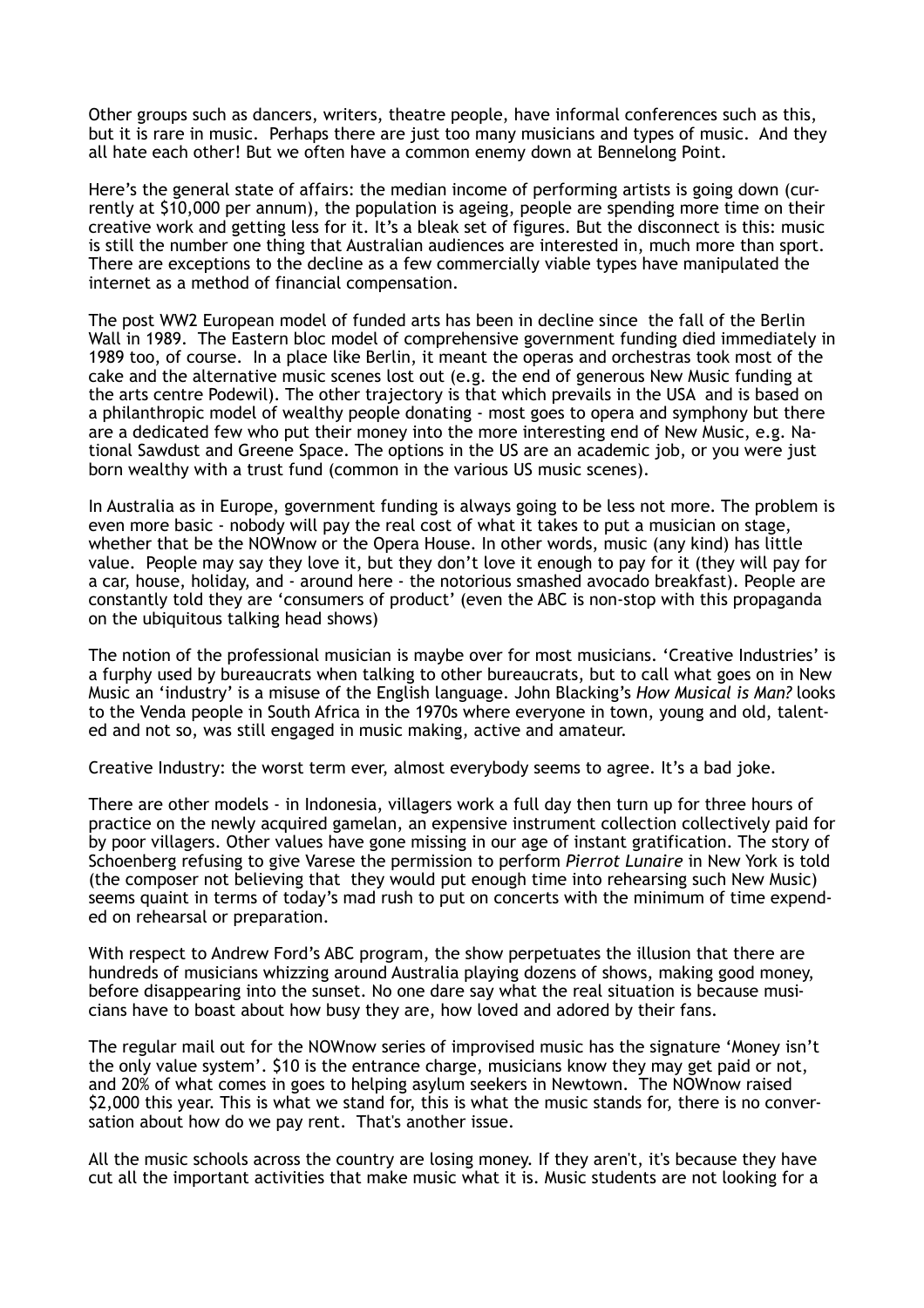career as a star, but they are looking to change something. They don't buy the master/apprentice model anymore.

I'm very conscious that I'm in the cohort of 60 undergraduate composers about to be launched into the market place. There is pressure to force through the 'student load' for the tertiary institution to access the funding - a higher student-to-teacher ratio. Courses are changing away from the soloist, the lone composer genius, to preparation for a portfolio career. Curricula are starting to recognise the independent artist will not fund themselves - ideally the Australia Council will fund, but more likely it's private.

Isn't 'vocation' a better word than 'profession'?

Is any musician in screen culture making money? Very little, it seems: the serious session work for films went out in the 1980s when synthesisers and sampling came in. Music embedded in games? Yes, an income source for those few dedicated nerds. A bit of functionality there, in the same way that music was made for dancing, the harvest, or getting married, waging war, etc. Clearly the advent of recording changed everything in the 20th century, and music was one of the first activities to be hollowed out by web 2.0.

There are predictions that the whole notion of work is going down the plug hole in any case, with at least 40% of current jobs becoming obsolete by 2030.

Is our music there to support capitalism or there to support humanity? That's maybe the difference between music made for a consumer and music made by a citizen.

Money is often the bottom line (it's how most people in a capitalist economy value most activities and the ownership of things). According to the stats from the City of Sydney: in an average venue for live music, 30% goes to the musicians, 40% goes on booze, and the rest goes to the owner or manager.

Would you reckon on there being more money for music available through taxpayer funding in five years time or less? There are moments when a government might chip in a bit extra, but the overall trend is down. It's about the same under either party, but under the present lot, it feels like there's been a sharp decline in support for the medium to small sector.

Governments are concerned with supporting organisations that are best at marketing, so the pool of money can be shown to attract the biggest audience/most voters. They are not interested in what the arts are about: you create the art and we may support you selling it. There is also a strong survival instinct for those in power and with privilege - they are protecting their position at the top of the heap, as Brandis demonstrated with his sudden hit on the Australia Council.

I was mistakenly invited to an up-market visual arts event where wealthy people were writing cheques for really quite cutting edge artworks - normally it just doesn't happen with any edgy music. Why is that?

Because music has no exchange value.

It's art collectors essentially hedging their bets. To be seen with the right bunch of philanthropists, it's transactional. For the Australian pavilion in Venice, \$6 million was raised and the government put in \$1 million. This does not translate into music.

It might in a place like New York where \$16 million was raised for National Sawdust (a new New Music venue). But that ends up primarily in real estate investment. The donors can't lose as land values continue to rise. But they did provide seeding money for 5 years.

In Australia we have the Walsh thing in Hobart: certainly he spends more on visual arts and celebrity than music, but he does something for music too. But when the music is over, there is no return.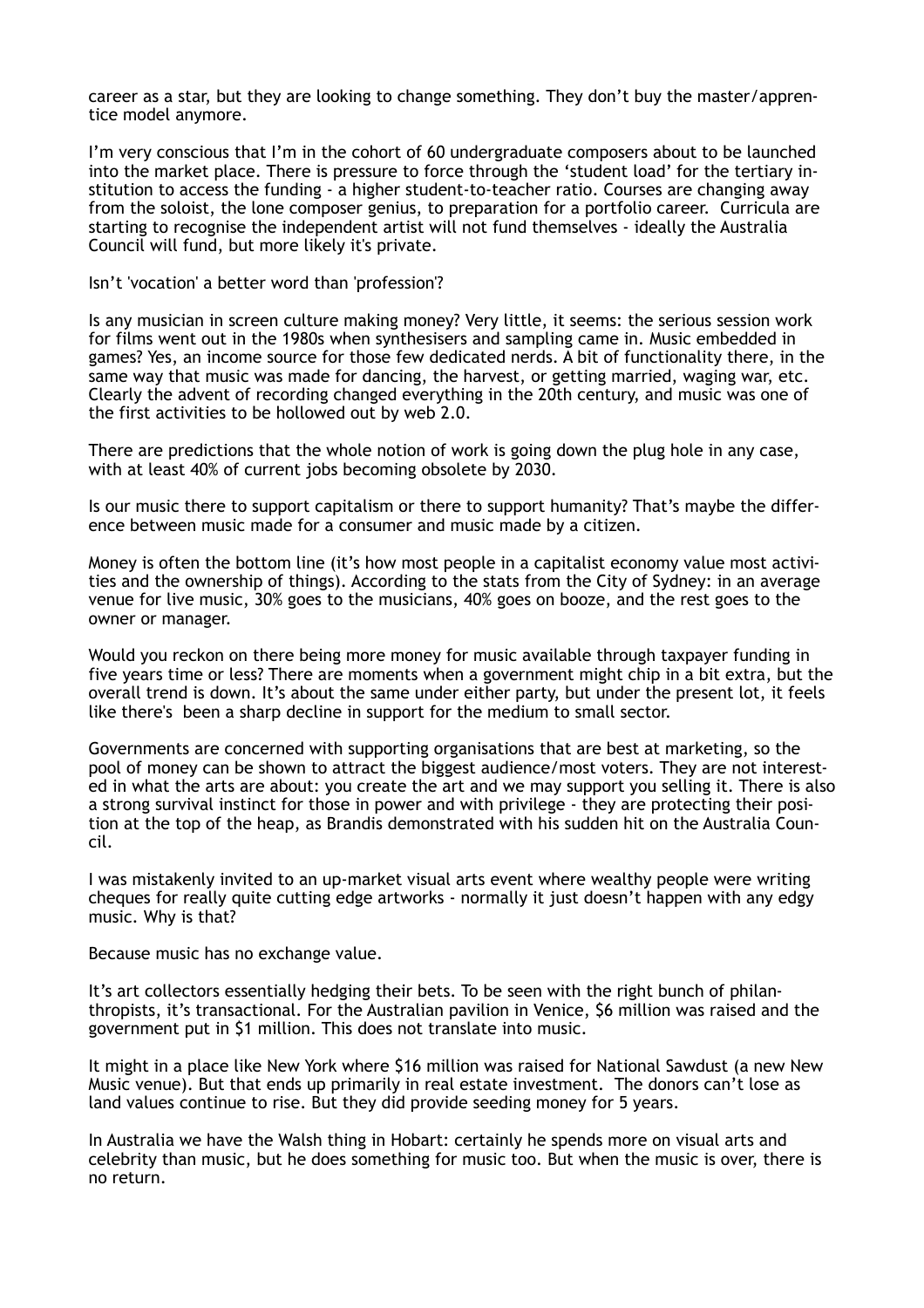I have another example from New York. An ex-Mormon who made a pile of money from selling dodgy drugs to Third World countries feels obliged to redress his moral imbalance and he loves New Music, so he supports it with cash.

Would we accept money from straight-out criminals, or do we already? Does anybody feel that government money is cleaner than private money? Or as Robyn Archer once said, funding is like a sausage, you don't ask what's in it. Stony silence.

All donors have an agenda and they all want their say, whether they're putting in \$2,000 or \$2 million. It's all getting more corporate, and if they're investing in music, they want that big public moment, they want bragging rights.

There are three tertiary institutions that are paying for their online lessons with philanthropy instead of university government money. Philanthropy actually encourages the widening of the divide between rich and poor: opera gets more, experimental music less through philanthropy. The agenda of the donors.

*A Brief History of the Future* by Jacques Attali (who wrote *Noise: The Political Economy of Music)* suggests that live performance will become more valuable, digital artifacts valueless. Everybody jumps in with 'that's not the future, that's now!'

------------------

The uniqueness of many of the musicians assembled is highlighted - they cannot be replicated by anyone. Live performance in the future will be valued because the experience cannot be replaced or digitally transmitted. It could be that the more ubiquitous the download file becomes, a small but significant counter-movement will develop. But very few people are going to make a living out of it.

The discussion moves to examples of concert series in Sydney that are self-organised.

Two members of the Sydney Symphony Orchestra have salaries and give back to the community by putting on concerts, guaranteeing a fee to the musicians. The *Opus Now* series has free access to an art collective at *Alpha Gallery* in Newtown, so the rent is free, which in Sydney is a substantial contribution. Such an old-style artist collective and community is very rare now in Sydney. Because there is a Beethoven String Quartet in the middle of a New Music concert, people are happy to pay more than if there is no Beethoven.

Do people complain about the mix? Yes, without fail! Mostly people complain about the contemporary, not the Beethoven. Others try to sneak in without paying, or bring their own booze so they don't have to use the bar (which is supporting the gallery).

*La La La* is basically funded by our salaries (full time music teacher, SSO bass player). We want to nurture and support both new and old music culture in Sydney. We never break even, but we don't lose heaps either, maybe a few hundred dollars each concert. We see it as an investment in the community. The upper echelons of society will only put money into classical groups playing old European music. We will persist.

Yes, that says it - the upper echelons and classical music. It's reaffirming white supremacy, really.

It's not funding per se, it's context. And as funding dries up, what is left goes to the powerful. We will rely more and more on the development of networks that take time to grow, but then our advantage is 'in kind' contributions to events. The initiatives taken by Sydney and Adelaide city councils in providing free or low-rent buildings to artists and musicians is noted. The problem with these spaces is that you can be out on your arse with a month's notice when the property gets sold on to developers.

What does New Music actually need? A space (normally not so big), seats, a PA sometimes, accommodating neighbours?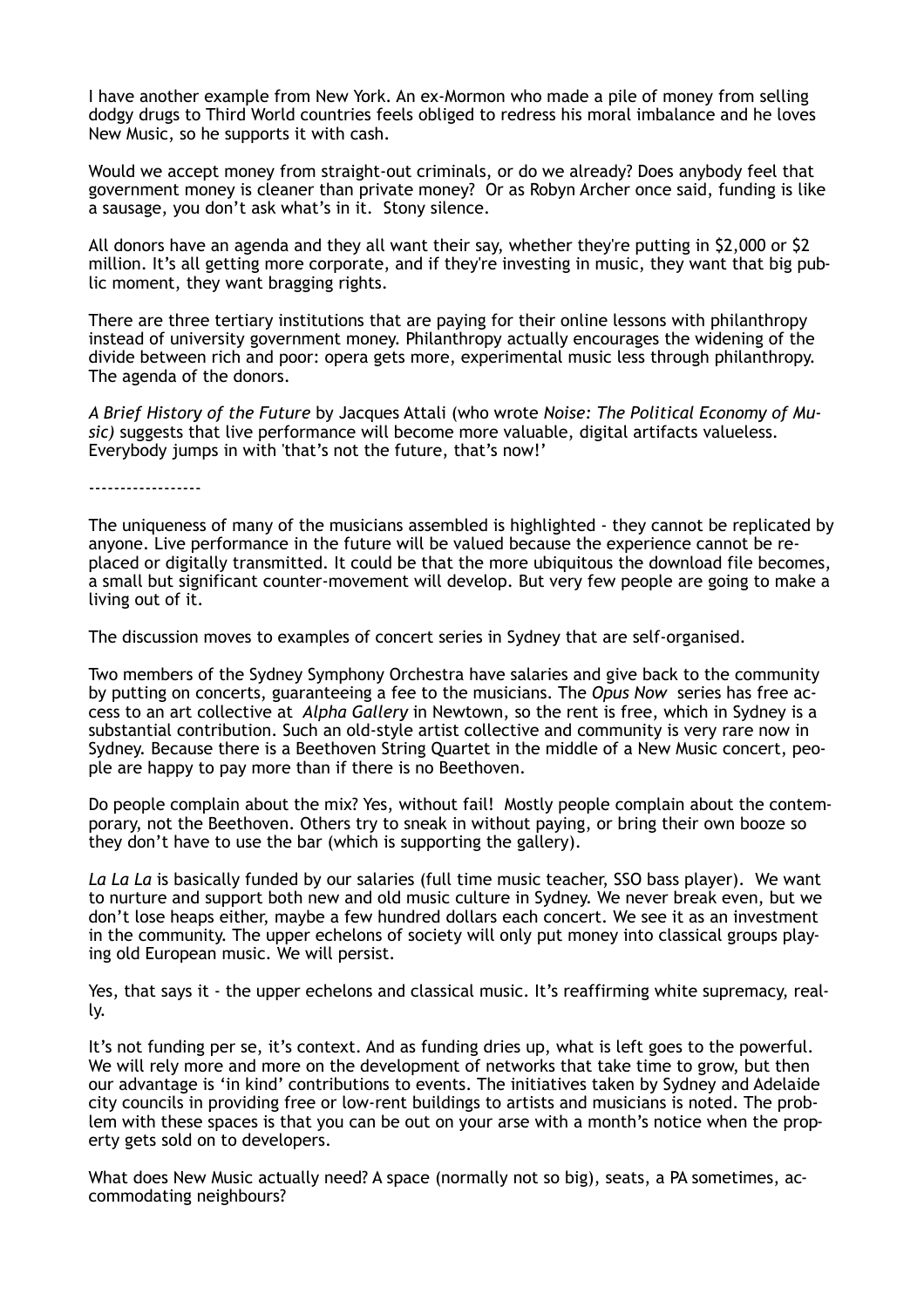## An audience!

Nick Shimmin runs *The People's Republic of Australasia* in Camperdown. It's his own place and a loft-style space with a high ceiling, wooden floor, great acoustics; somehow he has persuaded his neighbours that live music is acceptable (providing it's not too often, I guess). Arguably the best place in Sydney to play new music, with audiences of 60-100 comfortably accommodated. Entrance by donation, all the money goes to the musicians. There are some nights when the musicians walk out of there with \$800 cash in their pockets and it feels very good indeed! There's no denying that.

Right in town on Harris Street, Peter Rechniewski runs *Foundry 616*. He has a staff of three to pay. There are door deals for musicians. He needs to bring in \$100,000 through the door every year to break even. He sunk \$250,000 of his own money into bringing the space up to council regulations, but they continue to hound him with inspections; he spent \$350 on a ramp giving wheelchaired persons access to the stage (required by law) - a council inspector said it was the wrong type of ramp, and the new one cost \$3,000. What we are talking about here is bureaucracy run amok, it's not about denying access to musicians with disability. Public Liability laws, Health & Safety laws, these are killers of live creativity.

I'm currently researching the whole idea of entrepreneurship in Australia. It will be no comfort, but everyone in film, and theatre, is thinking the same thoughts as everyone here. There is this prevailing myth that entrepreneurship means tech start-ups, wearing sneakers and carrying tablets, working in code, sitting in cafes - this is the image. My experience is that those people aren't making any money either. If you see yourselves as sole traders, then you have to win each customer, supporter, audience member, philanthropist, one by one. The hard slog until a critical mass is reached. A thousand people you can rely on.

The critical mass is one - in Europe, what's left of the festival circuit for alternative music comes down to one person hanging in there year after year and making it happen.

That's how *Decibel* started, the group was concerned about WA composers, curating the local. We never made any money, though.

It's not about making money, it's about the amount of time, energy, effort you have to put in to make something happen that's unpaid - uphill struggles with bureaucracy, that's not accounted for. You may lose money, but it's more a question whether you lose your life (in terms of time).

The biggest philanthropists in the arts are the artists themselves. It comes down to why we do what we do, and what do we want to experience in doing it. We live inside someone else's business model and we are wrongly trying to apply that to what we do.

At *The City Recital Hall* the biggest philanthropists are the ticket buyers. And they often spend more on tickets than they do as official philanthropists.

Access and venue problems in Sydney are so huge. In London the venues are cheap and accessible by comparison. *Cafe Oto* takes all kinds of New Music and it's the door: even big name conductors and ensembles play there, might do an official symphony concert, get paid, but then drop in and do a gig for less than 100 pounds. Then there's *The London Contemporary Music Festival* that holds events in an underground carpark.

We have our carpark concerts too! Seems easier to make it happen in London - here we are hampered by laws, bureaucracy. Class divisions in the UK are still massive, the ruling elite still mostly feature in the symphony concerts, the poor composers and improvisers at *Cafe Oto* have a job at a regional university (if they're lucky) to pay the bills. In London, the snob factor is played down, the surface is made to look hip, but the class structure behind it remains solid.

The conversation moves sideways. We get funding also from the local council. What does that mean? You rock up and they know who you are? We're all on the drip in Melbourne!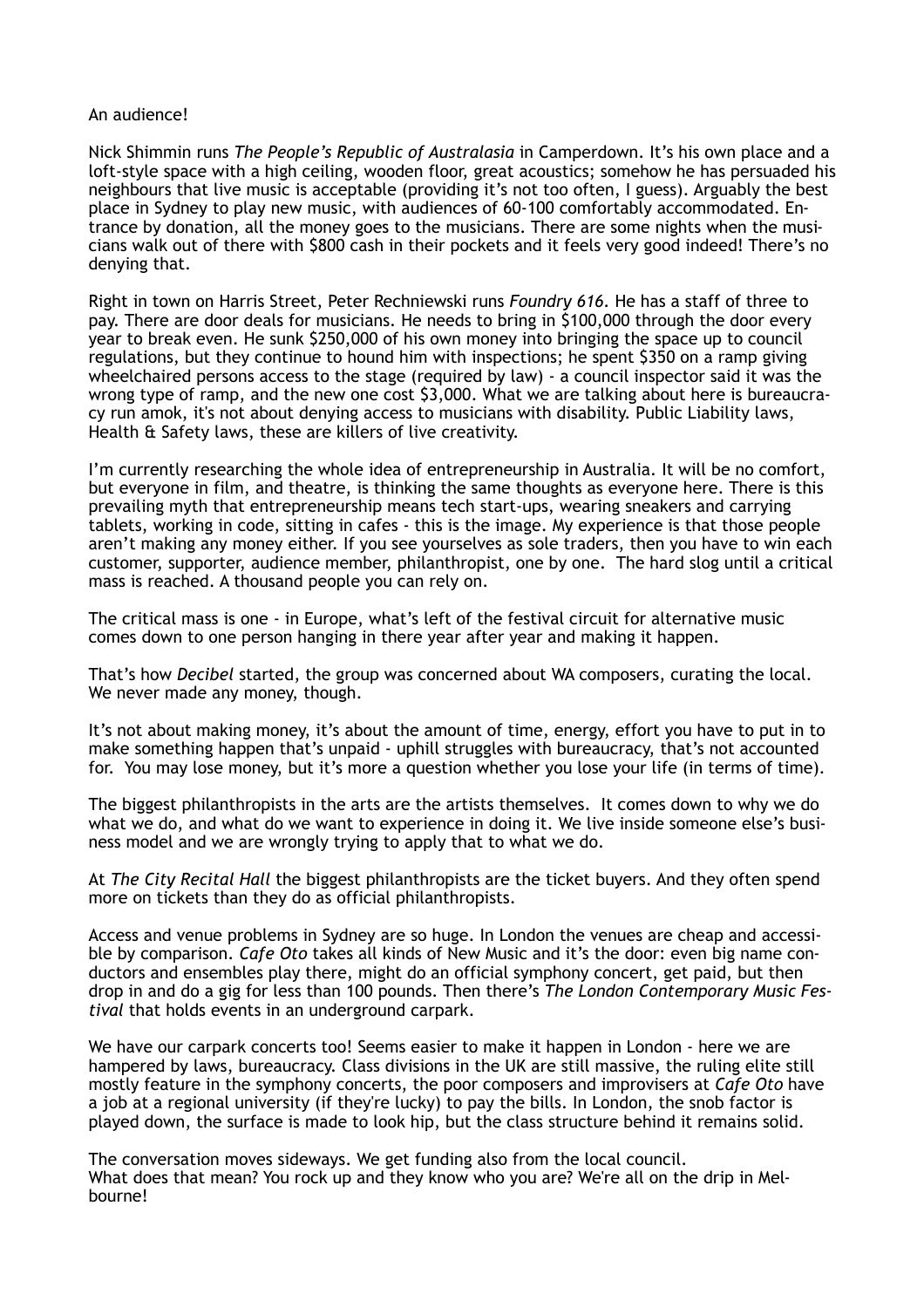There's talk about connectedness to ANAM, students, ex-students, donors that cross over. This is community talk, something more difficult to achieve in cut-throat Sydney. *Speak Percussion* has two full-time employees and two part-time. Hard to imagine. The part-timers have portfolio careers but one at least still makes most of her living from performing.

Is there pressure to keep coming up with new ideas for the round of grant applications, to fill in the forms - to be ahead of the curve?

*Clocked Out* in Brisbane actually stopped applying for Key Organisations funding so they wouldn't have to deal with this continual pressure of box-ticking - 'innovation', 'cutting edge', 'visionary', 'pioneering'. All of these Alice in Wonderland words are in any case applied to organisations like *The Australian Chamber Orchestra* playing Vivaldi in front of mountain movies.

It took 18 years to get *Ensemble Offspring* to the point where they could get funding. Before that, even dole payments were redirected to the group. Now I have a job at the Conservatorium. There are ethical problems around philanthropy - the give, the get or get-off culture of boards and governance that are required for an organisation like *Offspring* presents structural risk for diverse artist-led infrastructure. In recent years, between joining the Australia Council club and getting new philanthropic income, funding almost tripled but it only resulted in limited growth of the number of concerts we put on because everything had to be professionalised and the money went on that - wheelchair ramps, three layers of public liability insurance, etc. The extra funding mostly goes to lawyers to pay for compliance and talking to bureaucracy. It's culturally acceptable to fund the administrators but not the artists.

On philanthropy: several people, including Stephen Adams, have said to me they now think the *Adelaide Symphony Orchestra* is one of the foremost orchestras to support New Music in this country because of their new three-year Composer in Residency Program, commencing with Catherine Milliken in 2018. What they don't know is that the passionate advocate (and supporter of *Soundstream*) Mary Lou Simpson is the sole benefactor of this new residency program. One person can make a life-changing difference. So Mary Lou has by default created the beginnings of a bridge between *Soundstream* and the *ASO*, something I have tried to do unsuccessfully for years.

What would constitute a musical culture or a more musical culture than the one we now inhabit? In 1890s central Adelaide, there were seventeen registered Italian String Bands playing on the street, there were even by-laws insisting that they keep one foot on the kerbstone at all times because they were getting in the way of the horses and carts - too much live music in central Adelaide causing traffic flow problems! But that did constitute a musical culture. What's there now? Not much, a few forlorn guitar strummers.

Our New Music sector has no guild, has no one who will go into bat for us. Bureaucrats speak the same language, tick boxes, understand the rules of engagement, and are generally more comfortable dealing with each other than musicians or artists. Our sector is always excluded from any discourse in general culture (even on ABC Radio National we barely exist).

Our status as artists is being eroded. I've noticed the change in the language of funding bodies over time. There are many things we can do in terms of advocacy - it's a long haul, but changing the language of grant applications is one area. I'm sick of 'Are you a mature artist?' If you mean 'How old are you?', then say it!…Yes, I'm over 30!

Talking of the Australian Broadcasting Corporation, I think it will continue to exist, although the form broadcasting will take is a big unknown. We thought in the last 12 months that we would be turned into an algorithm-run digital playback platform. It didn't happen largely due to *Musica Viva, APRA* and other institutions screaming at the ABC board. The ABC is under constant pressure to make everything cheaper with bigger audience figures. There are tensions between the various levels of management, between those genuinely interested in culture and others who want bland MOD programming, something to just fill up the digital space which costs nothing. But I have a suspicion there may be a return to late evening programming of New Music that may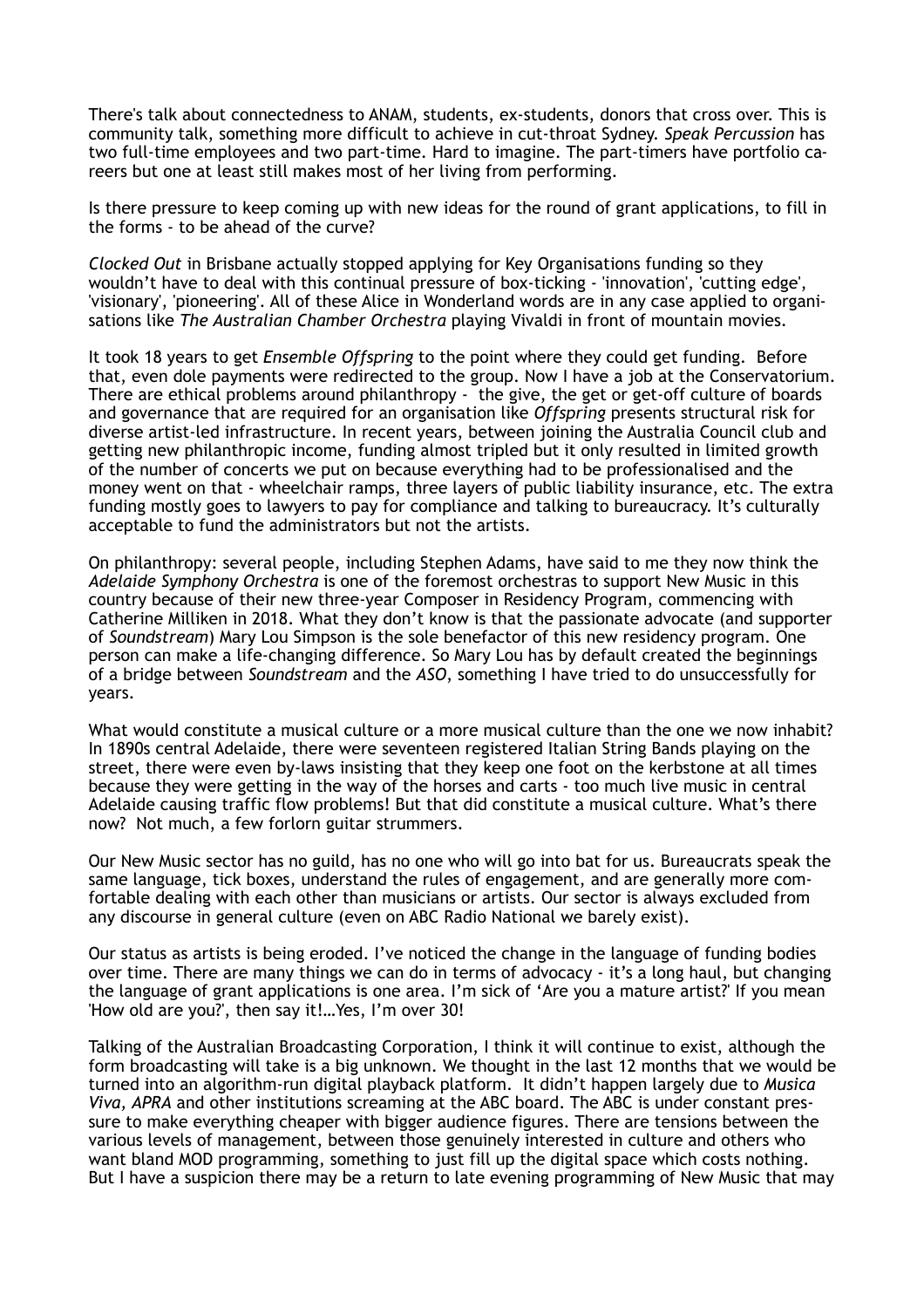be more challenging and require some intellectual effort and curiosity about the world we live in.

What are the listener figures? Figures for radio are vague: we can quantify how many are listening during a certain part of the day, but the incidence of audiences switching on or off during a difficult piece of New Music, we can't say. A surprising fact is that Classic FM is more diverse in age and socio-economic range that any of the other networks at the ABC. Podcast stats are now clear, but coming from a very low base. It depends on what is being podcast - it's not like a functioning subscriber base where the audience listens to everything that is available. The *New Waves* podcast is still nowhere near the audience for *New Music Up Late*. So an on-air program makes a huge difference to the reach. Radio is something you may or may not bump into by chance, a podcast is a different kind of activity - you already know what you are about to hear. There are no quotas for local content, but there are targets. Most broadcast material is live or recent, the archives are not used very much unless someone famous dies. That's so typical of classical music. (much laughter).

As with all culture, consumption becomes a reinforcement of your identity. The user pays model is the user decides model. You only go to what you know. It's the Facebook, YouTube algorithm at work - you like that, you'll like this. The convergence of culture into a targeted audience of one.

That's why recordings are still important. Bands are data-mining downloads and social media to see what their potential audience is listening to, and based on that, they determine where they'll put a concert on.

I'd like to work towards 40 musician houses like the Peggy Glanville-Hicks House across a town like Sydney. The musician/composer/sound artist/whatever would be responsible for improving the music in that area, and also responsible for the sonic ecology. The local council is responsible for the road signs, the lights, the sewage, the parks… they should also be responsible for the sound of their neighbourhood and employ a musician to fix it. It would be a job contract for a year and they would live there and work in the community, transforming the culture in a continual, incremental way, a way that a once-a-year festival does not.

The mayor of Leichhardt had a plan to turn Parramatta Road into a cultural precinct. That's ambitious and advanced thinking, he's a young guy, but what he's after is probably Mission Impossible. Would the Australia Council go into bat for this and approach the local councils, suggest part funding? The Australia Council pays the artist's salary and a practical working fund, the council foregoes the rates and pays for electricity, services, any renovations.

This is the idea of the musician as 'animateur', the person who makes stuff happen within a variety of social contexts.

Shane Simpson has set up two more houses in Perth and in Adelaide. They are National Trust houses and they are sitting there doing nothing. He uses the word 'cultural engagement'. This is a possibility all over the country: there are houses being bequeathed to the NT, not to artists, but artists could get hold of these buildings.

The Bundanon Trust works quite well and draws sizeable audiences from Nowra and surrounds, and it's also responsible for running all four houses under the program *Prelude.*

Peggy Glanville-Hicks' generous and forward-thinking gift of a house to the nation for the purpose of music is an extraordinary model. Wealthy people should be encouraged to leave their property to the nation and its artists, not to their boring children. It's not a bad deal - your name lives on in perpetuity. You get an official plaque on the door, and your name on the signposts at each end of the street!

In Sydney, Clare Cooper's Frontyard Project is a great community model. The property was acquired during an interim 6-month lease period before they put it to public tender. The deal was to pay \$40 per month. We're now on a rolling month-to-month lease with the new council (Inner West). It costs just under \$500 to run the space each month (electricity, water, internet, subsidised rent, basic tea and coffee and cleaning supplies). We have to have public liability for our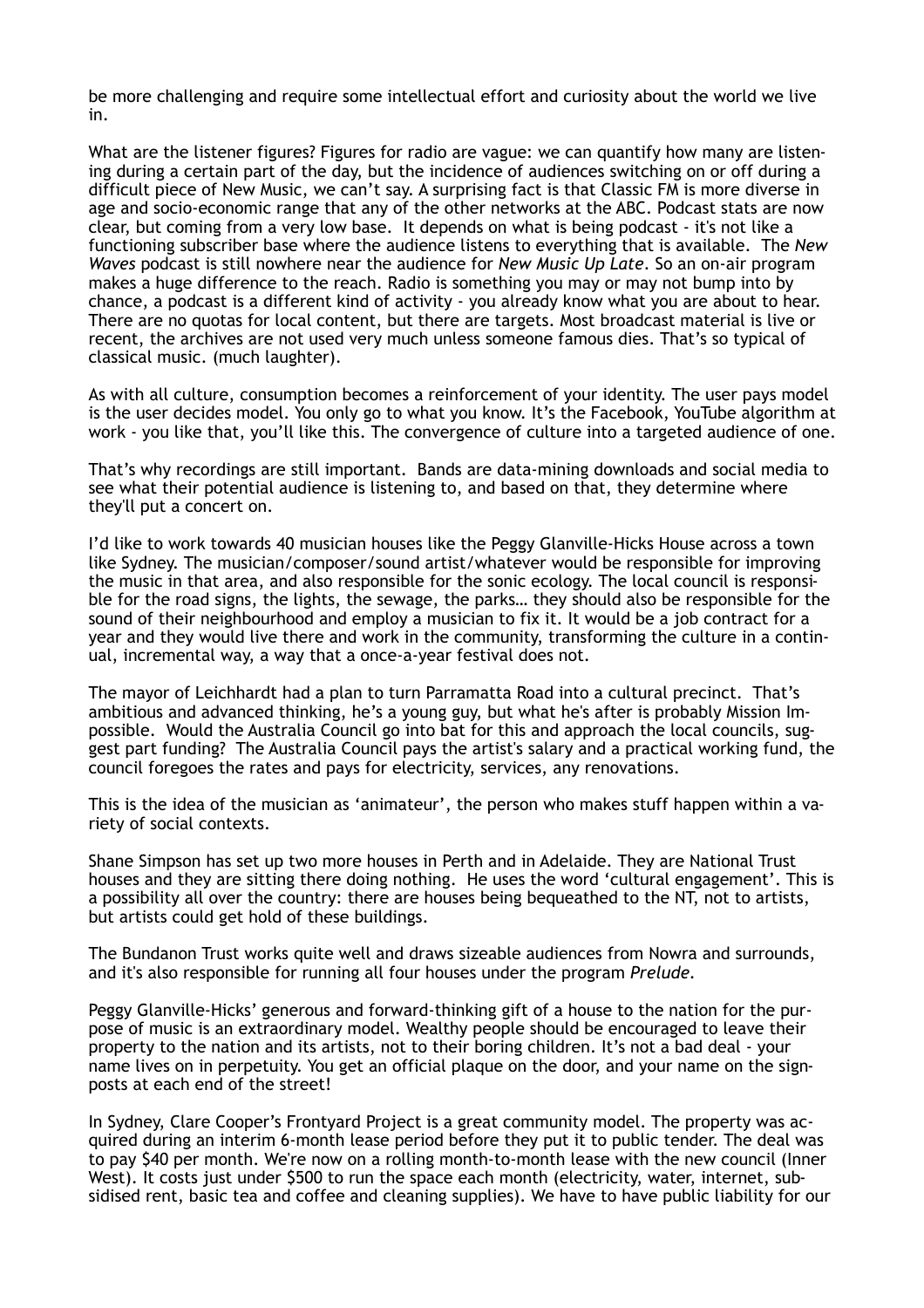events and residency program. The art gallery DA stipulates NO LIVE MUSIC on site! Musicians in residence are giving workshops and composing, but no concerts are allowed per se.

The refurbishment of buildings such as The Studio at the Opera House and Carriageworks haven't delivered for New Music. If we've spent all this taxpayer money on such places, then there should be quotas for Australian New Music. They wasted \$14 million on The Studio (which was once a perfectly useable space for New Music), spent up to \$60 million on Carriageworks, \$202 million more on the Opera House, \$139 million to redevelop Walsh Bay. These are staggering sums of money!

The new concert halls in Melbourne are the same - they say they're going to incorporate local New Music groups, but almost immediately they're priced out of the building.

There are other models. In Amsterdam, the artists themselves own and run the place (though they also get substantial funding), but you'd need agreement between the various groups for it to be viable. Singapore gives over a new floor to cultural activities when there is a tower block re-development.

To be fair, Sydney City Council is incorporating cultural spaces within new developments like Green Square. But I've been trying to get a response from Sydney City Council to bring me upto-date on their 5-year Live Music and Performance plan, but no response after four calls and two emails.

#### Anyway, the website says the following:

The 5-year plan: 60 actions, 1846 free student rehearsal bookings made by 139 users across 31 city spaces, \$572,696 paid in artist fees for city produced events, \$10.89 million in grants to live music and performances since July 2014, \$2.77 million in small grants (under \$100,000) to live music since July 2014, \$20,650 average small grant, 8 musicians and performers housed in City of Sydney live/work spaces.

Is this real money or in kind? Because City of Sydney 'gave' me \$110,000 worth of access to one of their commercial venues but it was bullshit because I wouldn't have been able to give them \$1,000 to use it. So they're paying themselves - like Third World development funds go straight back to the donor country because that's where the work is farmed out.

Major performing arts companies should have to put money into small arts organisations - you can't have one without the other, so it would be a legal requirement on receipt of taxpayers money. That also deals with the class thing too.

------------------

Institutional policy that is biased against freelance artists is a natural consequence of the degradation of arts culture in Australia and internationally. I believe that this bias exists simply because of Darwinian law – when the going gets tough, conservatism prevails, freedom of expression and its various avenues are tightened, the stronger powers close ranks to look after their own (large organisations) and leave the less politically and materially powerful (small to medium organisations and freelancers) to sink or swim.

In many countries - Finland, Holland, France - there are substantial 3-year fellowships which roll over for another 3 years for the artist to create. The reason there was so much activity in the 80s and 90s was that the dole was enough to live on and provided security, and the artists worked within a community, built a community, were valued by a community. Now the dole is not enough and there is pressure to take any job.

That also leads to the idea of a basic wage for all, no more jobs - sorry, Australia Council, you'd be out of work. Great, no more writing tedious ministerial briefings! Such a society would overthrow the entire Judaeo-Christian ethic that has dominated our culture for 2,000 years - we are supposed to work and suffer!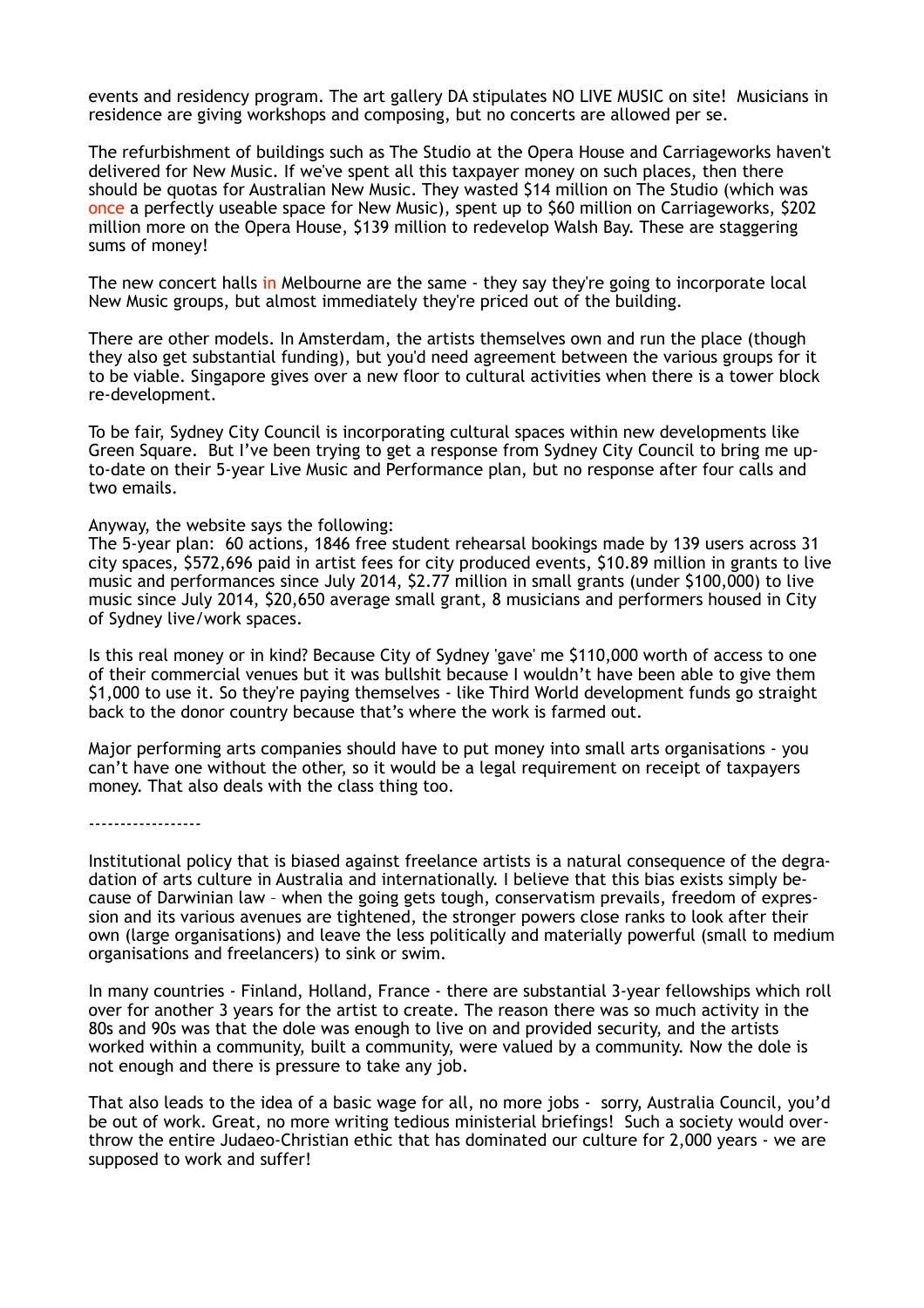The fellowship is the most transformational act we do at the Australia Council. I'd be happy to make it all that we do; fellowships for established artists and early career artists. The reason this doesn't happen is that funding agencies are much more comfortable giving money to other administrators. We trust other administrators, we prefer to give money to somebody who looks like us, there is a natural distrust of giving money to artists. So we encourage artists to form organisations with administrators, and the glittering prize is to become a major performing arts company. We have 200 million at the Australia Council which is not a bad amount, but 110 million of that is locked up to fund 28 companies - and that's a problem.

The Myer Fellowship in Melbourne is way too much money for way too few people to be used in way too little time. (much laughter)

In improvised music, the historical precedent lies with musicians taking all the responsibility into their own hands since the 1970s. If what is suggested was enacted - perhaps 400 two-year fellowships awarded every year, instead of the piecemeal mess that we presently have - that would be an extraordinary transformation of culture in this country. Add to that the notion that the Australia Council can approach city councils and deal with them in a way that musicians cannot that's a case where institutionalised power can help individual musicians who live outside of it. Bureaucrats could avoid all the bullshit rules and regulations because they're the ones who made them up in the first place. This would be transformative in a way that a festival is not. It used to be that in Europe a festival was a special event, different to all the gigs that went on all year, but now there are pretty well only festivals, no more regular concerts - another collapse of language.

*New Music Network* has talked about trying to become a body that lobbies. What's the situation there?

I'm relatively new to my role, but there are completely new faces involved in it since the beginning of the year and we are assessing what we should be doing. I think there are changes ahead.

Can I put a massive spanner in the works? We've been talking about buildings and organisations in a country which until 230 years ago had a great indigenous music culture with none of this infrastructure. For all the earnest work that's been going on in New Music, it's taken the public's imagination nowhere. We are all to blame for that.

Isn't the public an ideological construct? We all have our public, our community - you choose your community. If the *SSO* was a free improvisation ensemble, we might all be playing Haydn quartets as a counter-cultural activity. Jon Rose might not be playing improvised music on the violin, but Beethoven.

There is this constant unease - a disease - about us even being here in this place, and high art is particularly clumsy at dealing with this - John Anthill's *Corroboree*, Sculthorpe's *Kakadu*, the *Jedda* film. I'm uninterested in guilt and the cultural cringe, but deeply concerned with our sonic abilities to 'be here'. This involves complex issues around acoustemology - our knowing and being in the world through sound. Almost all the technologies we use in 'serious music' in this country are acoustemologically foreign. Hence the clumsiness. It is right to point out the naming temerity of the *1788 Orchestr*a (now politely called *The Australian Romantic and Classical Orchestra*), but they are being bluntly honest - I prefer it to Sculthorpe's *Kakadu* hypocrisy.

They were probably pumped up with 'Hey, what an audacious name for an audacious group!' thinking with their feet and stumbling ashore in wet military boots.

What we do in music may be done well, but it is largely out of place. And if you want society to value our work, then we need it to be relevant. That's our No 1 job - get that right and everything else might flow (more money and buildings). We are discussing real estate and other contested spaces, like radio airwaves, but ownership of land and buildings is a really problematic area in a postcolonial musicscape. Plonking recital halls in our cities and giving Eurocentric traditions access to them isn't even post-colonial, it's just colonial.

And someone should point out to the ABC that smothering an FM network in Eurocentric classical music is a form of cultural bleaching.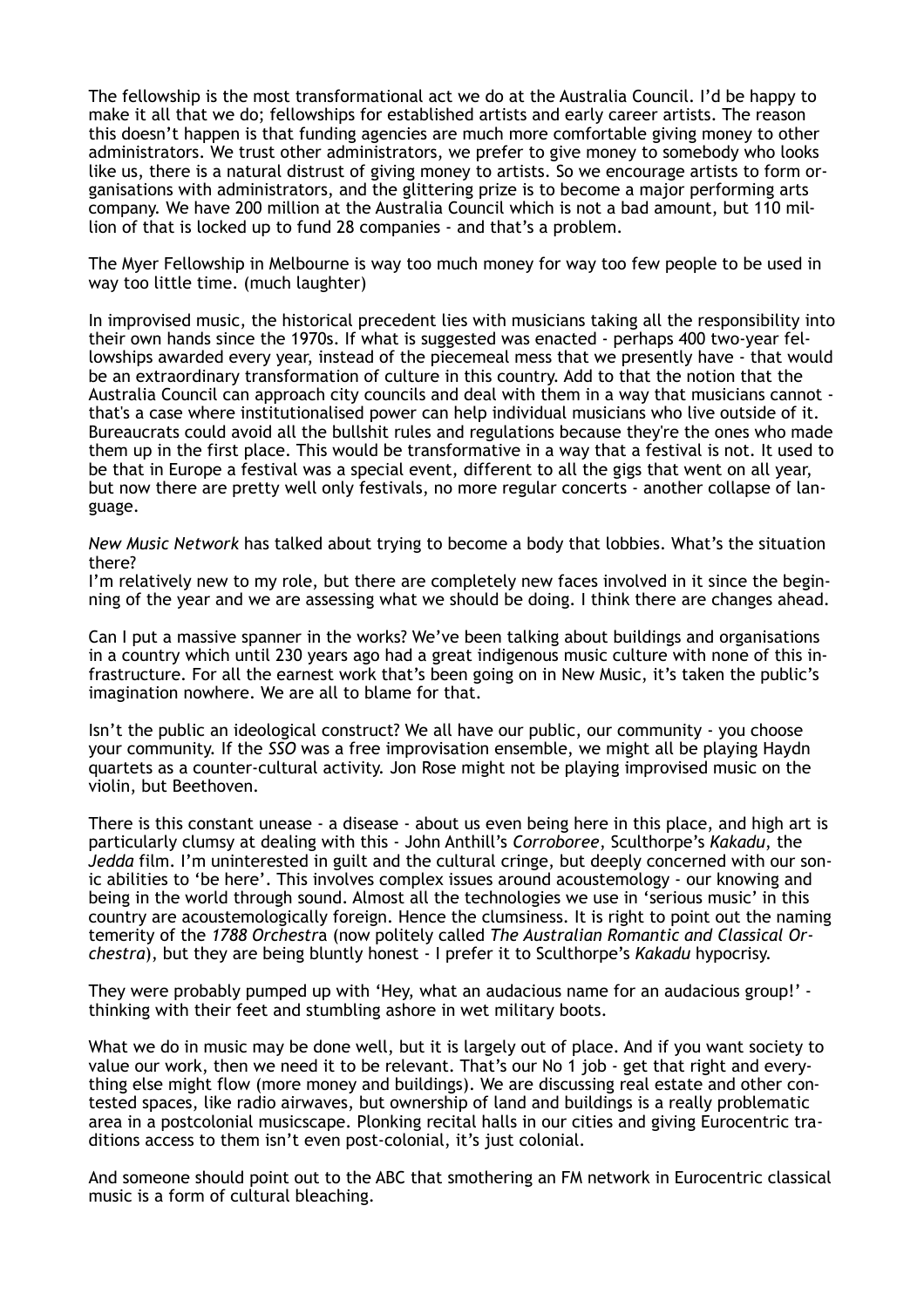Positive steps to addressing these issues might be:

Australian music studies in all music institutions employing indigenous singers and musicians to teach (not ethnomusicologists to analyse).

Before a note of Mozart, Boulez, Coltrane or Snoop Dogg is heard we should be singing songs from this place.

Then artist residencies should relocate from Paris or New York to Arnhem Land, or Mungo National Park, or Middle Head, or Kangaroo Island, etc.

Let's take Germaine Greer seriously when she wrote 'If we climbed out of the recreational vehicle and sat on the ground, we might begin to get the message that we can't afford to hear, the message that, since contact, Aborigines have never stopped transmitting. The land is the source of everything…'

We might be asking artists to solve the impossible here - the massive issue of the Australian psyche (whilst earning a living). We are not mature enough as a country and artists will never be trusted to create the kind of appropriate art that will demonstrate that maturity.

Why do we wait for the public? We can lead by example. Reverse mentoring, anybody?

I don't have a solution. But there are priorities. The benefits of bringing people together in a place like Sydney. People are putting in, and we benefit from that. Why are we artists? I get value from what I do. I earn my money doing other things. When I fill in a grant application for a project, I feel compromised, boxed in, because I have to tick boxes.

If the Australia Council changed its funding model from projects to a whole bunch of fellowships, then you are able to do important gigs for no money and you can spend time worrying about the philosophical implications of music-making here in Australia.

Maybe the Australia Council is a wrong model. It should be a company with salaried employees who deliver cultural impact rather than grants because the public thinks they're just handouts to artists. It might be intangible, but such an organisation would be offering a return to the country.

It would have to prove it or go bust?

Social Impact Bonds would save the government money in the long term, e.g. money goes to the Uniting Church as a non-profit which develops solutions for homelessness. After 5 years they can prove that they have made an impact and saved the government money. Could we apply this to the arts?

Unfortunately you need people like me who can put it into a language that bureaucrats and business people understand - notions like 'return on investment'. These people understand risk but it has to be presented in a way they understand. I get between 3 and 10 proposals a week, I have to make a call. I like a group of artists coming to me with a strong idea; let's sit down and see how we are going to do it.

Focus is important. If you have a strong story, you don't need to change the idea to fit the protocols of bureaucracy, but you have to use their language to speak to them.

We, my team, are nothing without the artists. I'm interested in audiences. If I can't put you in front of an audience, I have nothing. It costs 1 million a year just to open the doors of *City Recital Hall*. The old model was transactional - we put on an artist, people buy tickets. The new model is that we open our doors and see what happens, so we run this series downstairs in the foyer, we don't have to open the whole space, and we make our money from the bar, but we still lose money all up. For an arts administrator like me there is a balance, we figure it all out through the 240 events we put on throughout the year, but what gets me to work in the morning is the creativity of artists, the creativity that I don't have. The festival *Unashamedly Original* lost a bucketload of money, but each ensemble was paid \$5,000 because that's what other artists are paid. That's the level we have to work through because that's the value you bring to